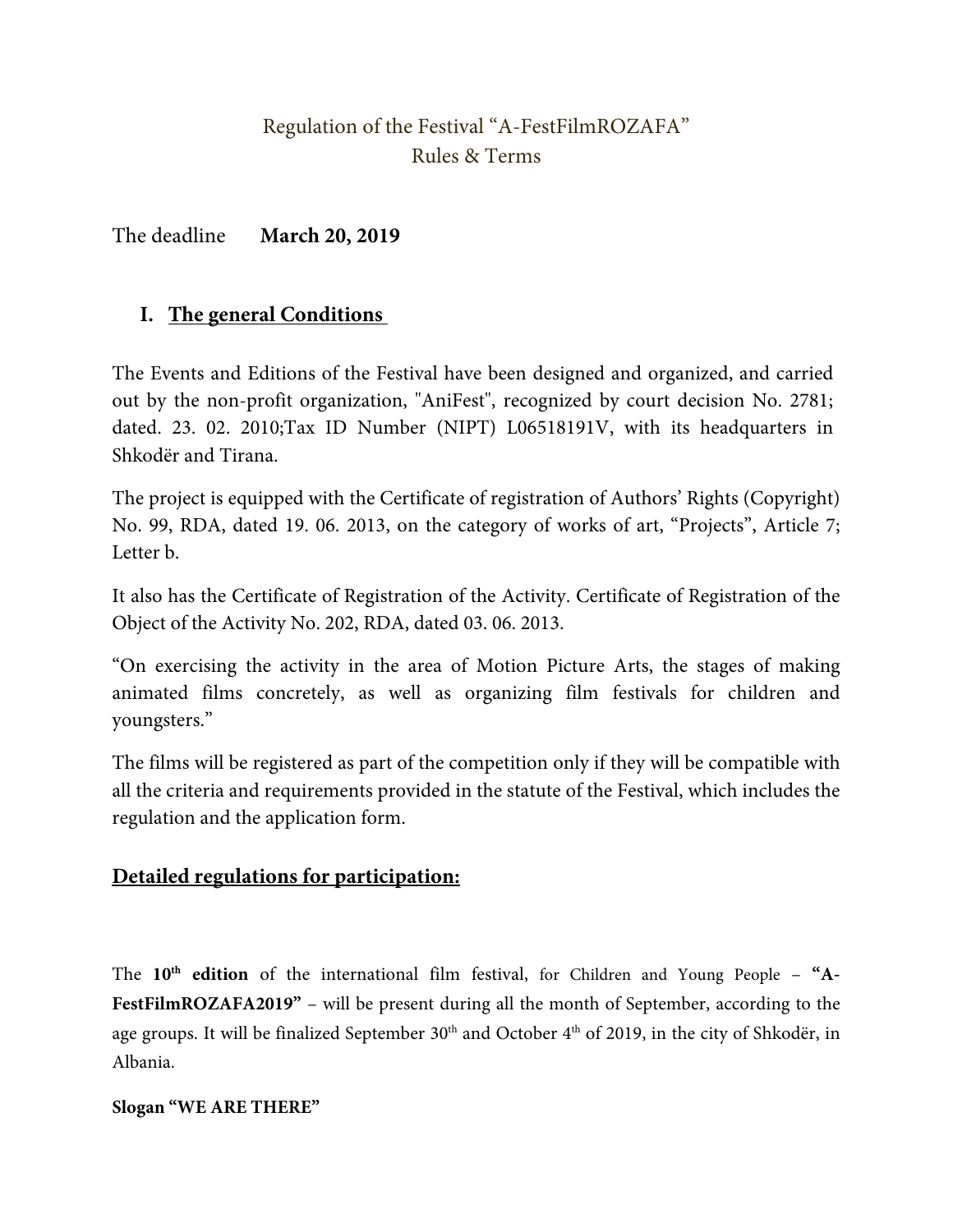#### **II. The purpose of the competition**

The **"ROZAFA"** prize of the International Film Festival **"A FestFilmROZAFA2019":**

- *1. It will make the exchanges easier and compare artistic film values between Albanian creators and foreigners.*
- *2. It will promote artistic and animated films for the best children made by creative and talented new creators.*
- *3. It will promote the film industry and animated films for children. To encourage the application of technology to films in different ways, the prize "ROZAFA" has also created awards in the applied categories.*

#### **III. Activity preparatory program:**

**The program is compiled by the NGO "AniFest" and is necessary to be executed accurately by the Organizing Committee:**

**September 2018:** The announcement of the works required, the regulation of the procedure, and the detailed regulations for participation;

- **September March 20, 2019:** Collection of the film works registered by local participants and participants abroad.
- **March 21 July 01, 2019:** Pre-selection and initial selection of films registered for competition.
- **July 02, 2019:** The announcement of the films list that get accepted to enter competitive phase.
- **September 01 September 30, 2019:** Announcement of the shortlist of films entering the final evaluation phase, nominated candidates for prizes.
- **October 04, 2019- "AFestFilm ROZAFA"** will announce the winning prizes on the festival's website **[www.anifestrozafa.org](http://www.anifestrozafa.org/)**

#### **IV. Classification of participating works**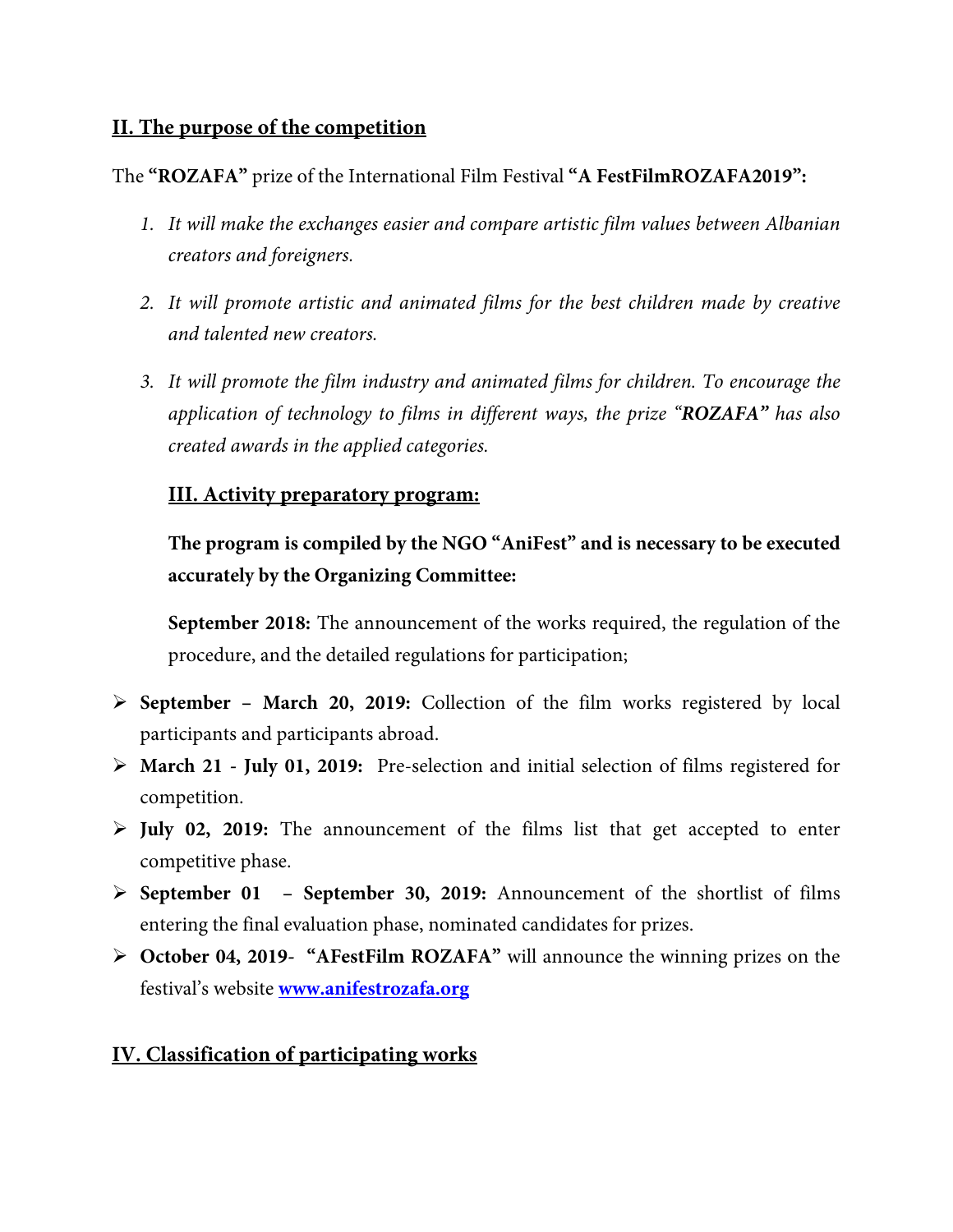- Animated and Artistic feature film for children with duration of 60 min to 85 min.
- Animated and artistic short film for children with duration of 3 min to 17 min.
- Animated and artistic short film for adolescents with duration of 5 min to 21 min.
- Short Film Documentaries for Children's Rights with duration of 21 min.
- Animated and Artistic Short Film by Students with duration of 10 min.
- Short film made by children with duration of 10 min.

In the special session, there will be a presentation of films from festivals in cooperation.

#### **Awards & Prizes**

The evaluation of films in the **"A-FestFilmROZAFA2019**" festival:

| The best film "ROZAFA" for children and teenagers | (Festival CUP)       |
|---------------------------------------------------|----------------------|
| The best feature film for children and teenagers  | (trophy and diploma) |
| The best short film for children and teenagers    | (trophy and diploma) |
| The best short animated film for teenagers        | (trophy and diploma) |
| The best short animated film for children         | (trophy and diploma) |
| The best other "Format animation"                 | (trophy and diploma) |
| The best short film for "Children's Rights"       | (trophy and diploma) |
| The best documentary for "Children's Right"       | (trophy and diploma) |
| The best student film for children                | (trophy and diploma) |

| Special awards                                  |           |
|-------------------------------------------------|-----------|
| The best animation by children                  | (diploma) |
| For the special conception of children's rights | (diploma) |
| Other format animation                          | (diploma) |
| <b>Best screenplay</b>                          | (diploma) |
| <b>Best camera</b>                              | (diploma) |
| <b>Best animation</b>                           | (diploma) |
| <b>Best actor</b>                               | (diploma) |

Animated films by students that are created during school year, it is necessary that they are recommended by the schools. The will enter the competition in the first phase. **(March 21- July 01, 2019)**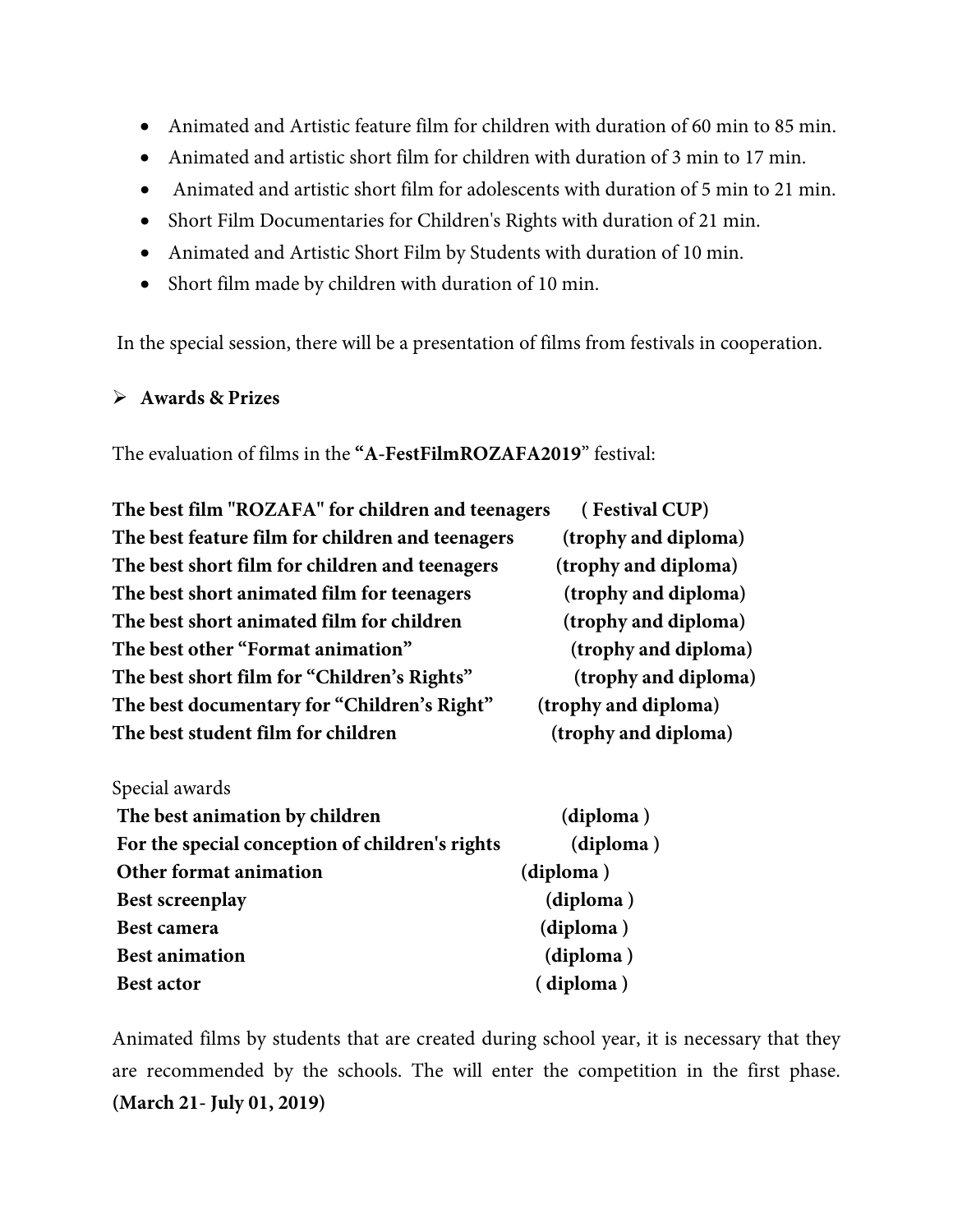Priority will be given to artistic films and animated films that reflect different cultures, different stories, humanism and everyday life, and society. They will compete in the first phase. (March **21 - July 01, 2019)**

#### **V. The evaluation will be done based on the criteria**

• Long animated and feature film for children. Age 3 - 6 years old Age 7 -8- 9 -10-11 years old

• Short animated and short feature film for children. Age 3-6 years old Age 7 - 8- 9-10 11- years old

• Short animated film and short feature film for teenagers. Age 12 -13- 14 years old Age 15 -16 years old

## **Evaluation of the films according to the age groups:**

## **September 01st – September 30, 2019**

 **In the first group ( films for age 3-6 ) and ( 7-8-9 – 10-11 )** Will be evaluated by the Albanian Children's Jury (In Shkodër) and by foreign children.

**The best short animated film for children " ( trophy and diploma) The best animation by children " (diploma)** 

 $\triangleright$  In the 2<sup>nd</sup> group (films for age 12-16) -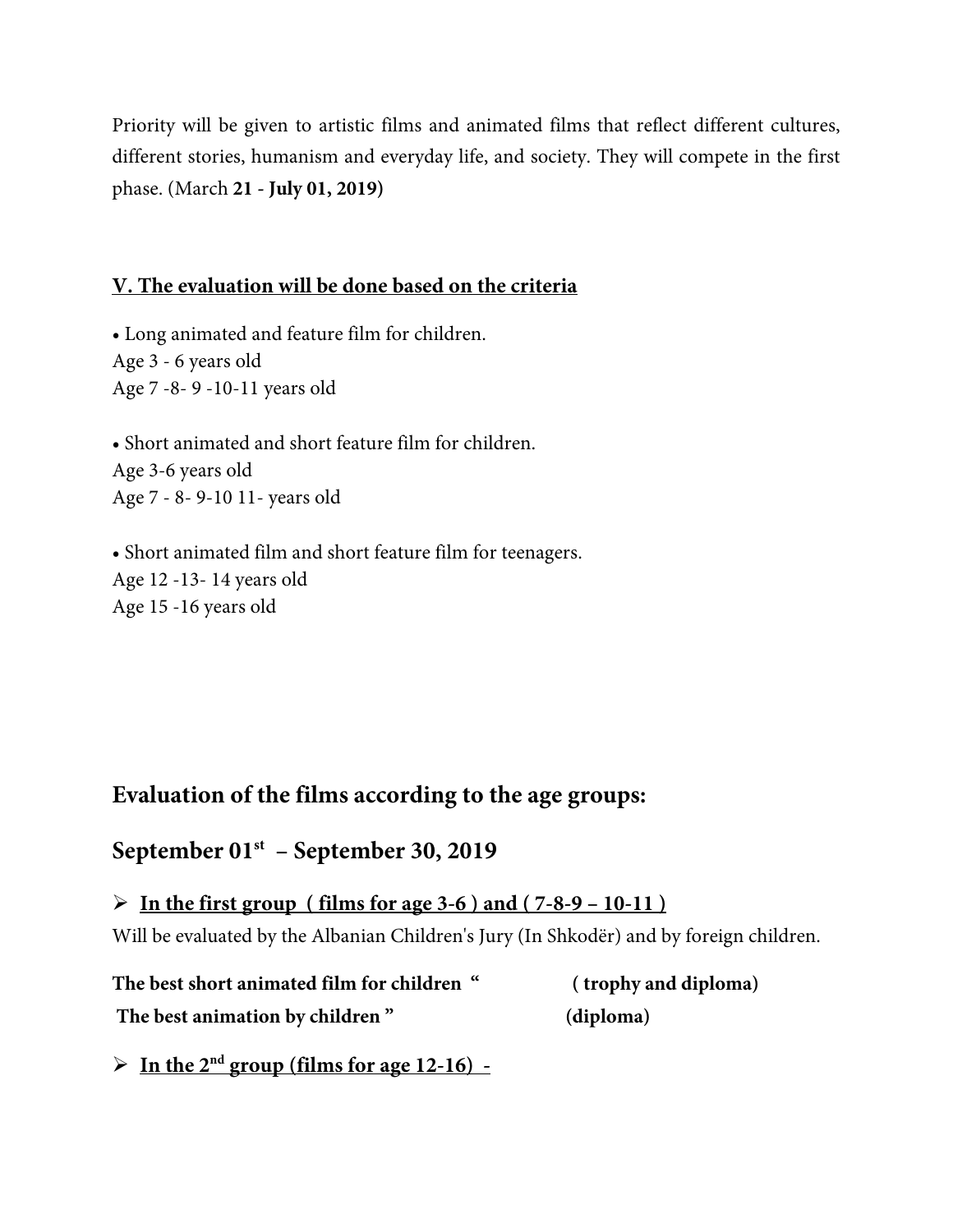Will be evaluated by the Albanian jury of professional filmmakers and the International jury of professional filmmakers. **The best film "ROZAFA" for children and teenagers ( Festival CUP)** 

| The best feature film for children and teenagers | (trophy and diploma) |
|--------------------------------------------------|----------------------|
| The best short film for children and teenagers   | (trophy and diploma) |
| The best short animated film for teenagers       | (trophy and diploma) |
| The best other format animation                  | (trophy and diploma) |

## **Special awards**

| The other format animation " | (diploma) |
|------------------------------|-----------|
| Best screenplay"             | (diploma) |
| Best camera"                 | (diploma) |
| <b>Best animation"</b>       | (diploma) |
| Best actor"                  | (diploma) |

### **In the 3rd group (Films about children and adolescents rights)**

Will be evaluated by the jury of filmmakers, specialists and students from the psychology and social work department. Local and from abroad.

| The best short film for children's rights"       | (trophy and diploma) |
|--------------------------------------------------|----------------------|
| The best documentary for the Children's Right "  | (trophy and diploma) |
| For the special conception of children's rights" | (diploma)            |

# **In the 4th group (Films about children and adolescents rights)**

Will be evaluated by the students jury of the " Luigj Gurakuqi" University, of Shkodër. **The best student film for children " (trophy and diploma )**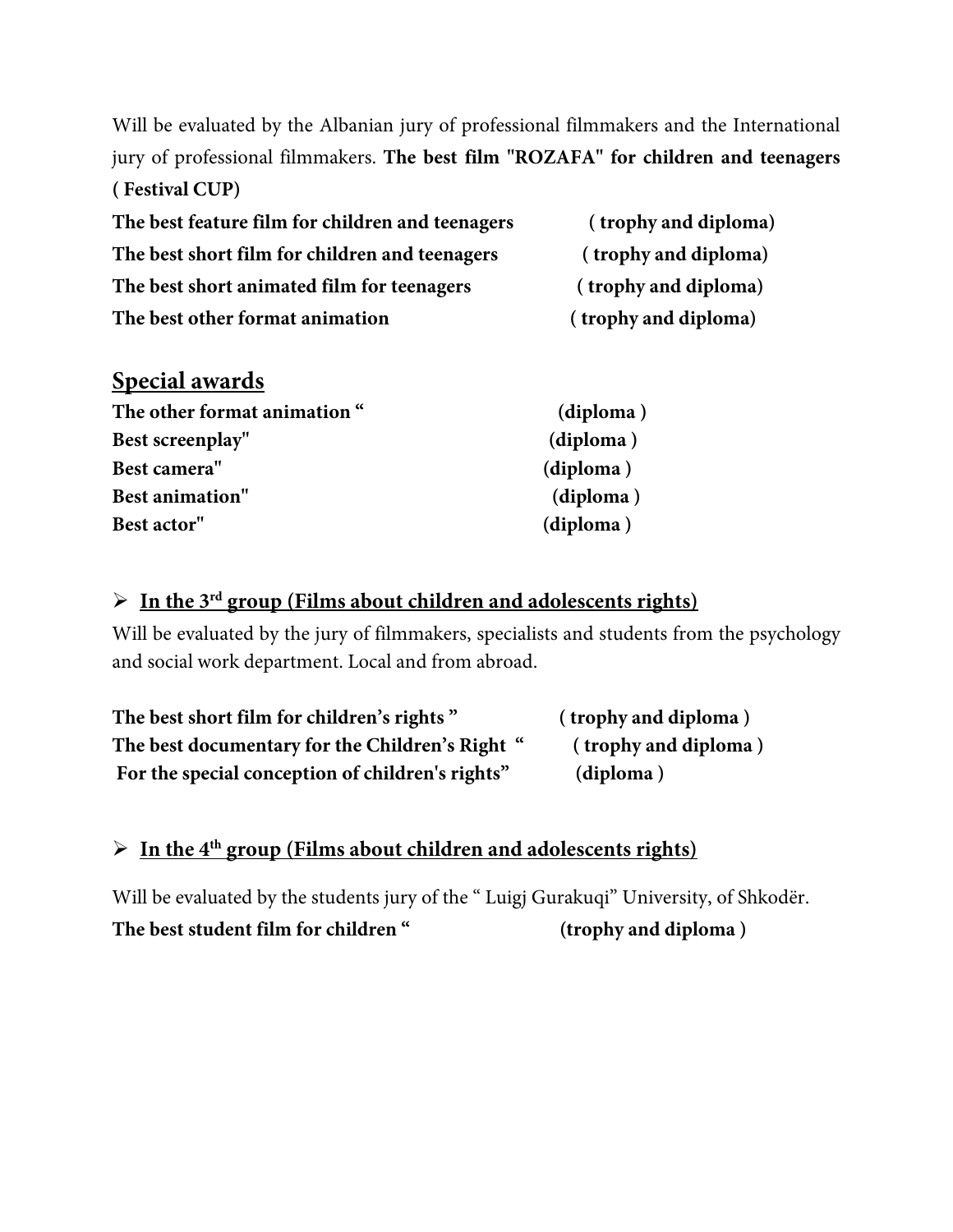### **Explanation:**

- 1. According to the regulations, prize winners will be awarded with a trophy and a certificate. (bonuses will be awarded depending on the financial situation and support of the donators).
- 2. Individual income tax related to the bonus shall be held by the Organizing Committee.
- 3. The current number of rewards from previous editions has been (0). It will depend on the interest of donators and distributing films to TV under the law of property and author copyright.
- 4. All selected works in each category will have priority by the Organizing Committee to distribute TV partners interested in performances, etc.

#### **VI. Delivery Requirements**

Films that violate children's rights as defined by the Convention of Human Rights and the Convention of Children's Rights, will not be accepted.

- $\triangleright$  Competing films will be screened in MP4 HD format.
- The films must be completed after January **01st, 2018.**
- $\triangleright$  The short film should not be longer than 21 minutes
- Long Feature Film should not be longer than 85 minutes.
- $\triangleright$  The copy of the film for selection must be sent in MP4 HD format (high resolution for display). but it can be sent on-line too, via wetransfer.com
- $\triangleright$  All the materials that will be sent for selection, will not be returned back to the applicant, but will be part of the Festival's Archive.

The films can compete only in the categories specified in the regulation.

 $\triangleright$  It is preferred for the participants to be present during the competition of short feature, animated, and documentary films.

#### **VII Application Form**

 $\triangleright$  Applicants will fill in the application form in English.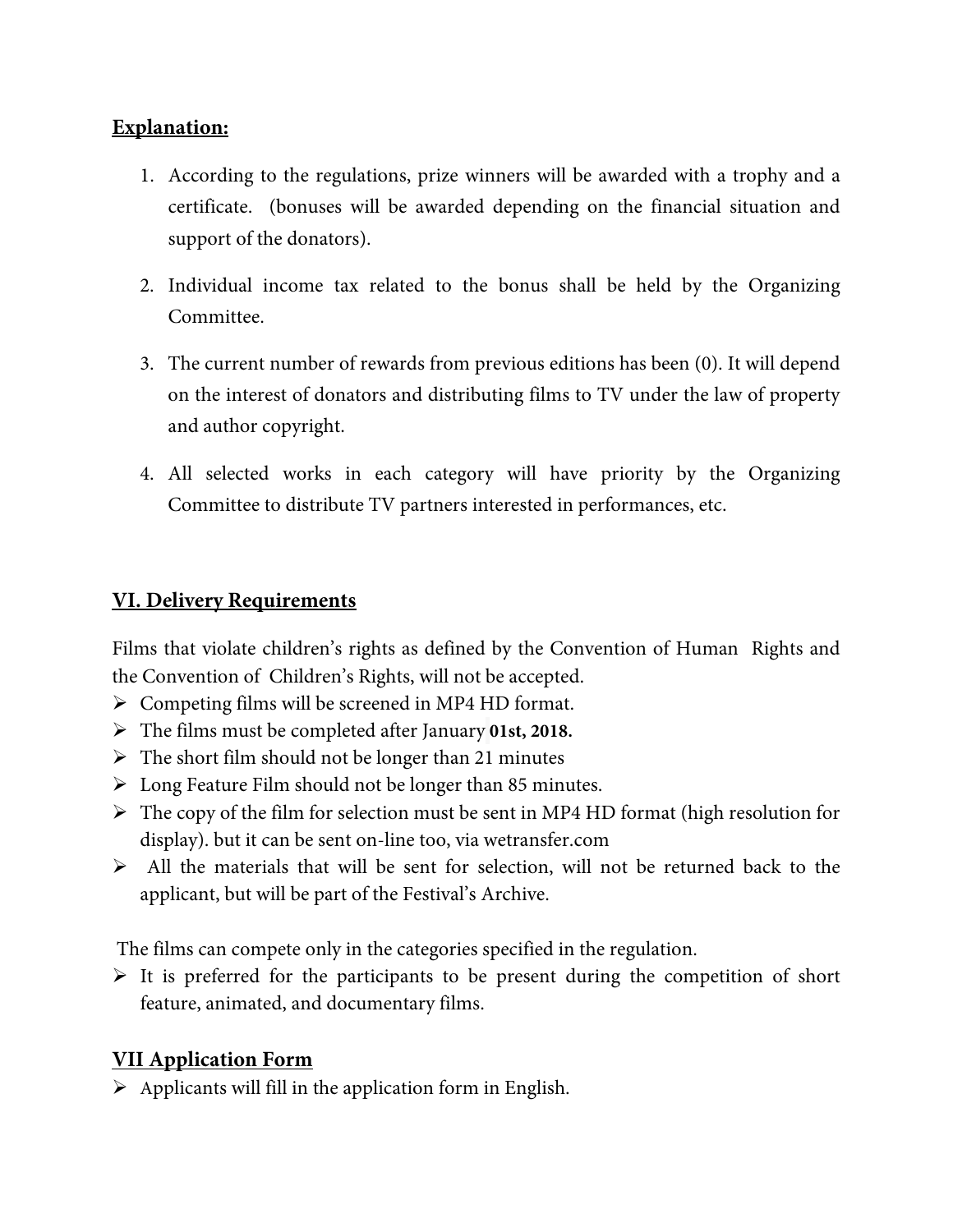- $\triangleright$  Applicants must fill the forms electronically and all other adding materials for the films (photo of the producer or the director, photo of the film, the dialogue list in English, should be sent electronically, on-line.
- $\triangleright$  The permission form will be filled and send signed from the film's authority electronically (online) after it is scanned.
- $\triangleright$  According to the regulation, the deadline for collecting the participating work is at 23:59 on March 20, 2019.

#### **Registration is open for everyone, and by the applicable submission fee** (the

"Eligibility Criteria" ).

- $\triangleright$  Short animated film and short film for Children and for teenagers = 10 euro
- $\triangleright$  Short animated film and short film for teenagers = 10 euro
- $\triangleright$  Short animated film and short film on children's rights =10 euro
- $\triangleright$  Short animated film and short film made by students for children and teenagers = 6 euro
- $\triangleright$  Documentary films about children's rights = 15 euro
- $\geq$  Long film for children and teenagers = 15 euro
- $\triangleright$  Short animated film and short film made by Children 3 euro

#### **VIII. Selection Committee**

- 1. The NPO "AniFest" organization is the creator and organizer of the International Film Festival for Children and Young People - **"A-FestFilmROZAFA2019".**
- 2. NPO "AniFest" defines the staff and the organizing committee of the festival. **"A-FestFilmROZAFA"**
- 3. The Organizing Committee is responsible for the strict implementation of the festival program, which is drafted by the NPO "AniFest" organization. Members of the Film Selection Committee are appointed in the program (non-fulfillment entrusts the Organization Committee with responsibility).
- 4. The Selection Committee is responsible for evaluating the films participating for the "ROZAFA" competition contest.
- 5. No member of the commission is allowed to participate in the evaluation of any participating act that he or she has to do in any way.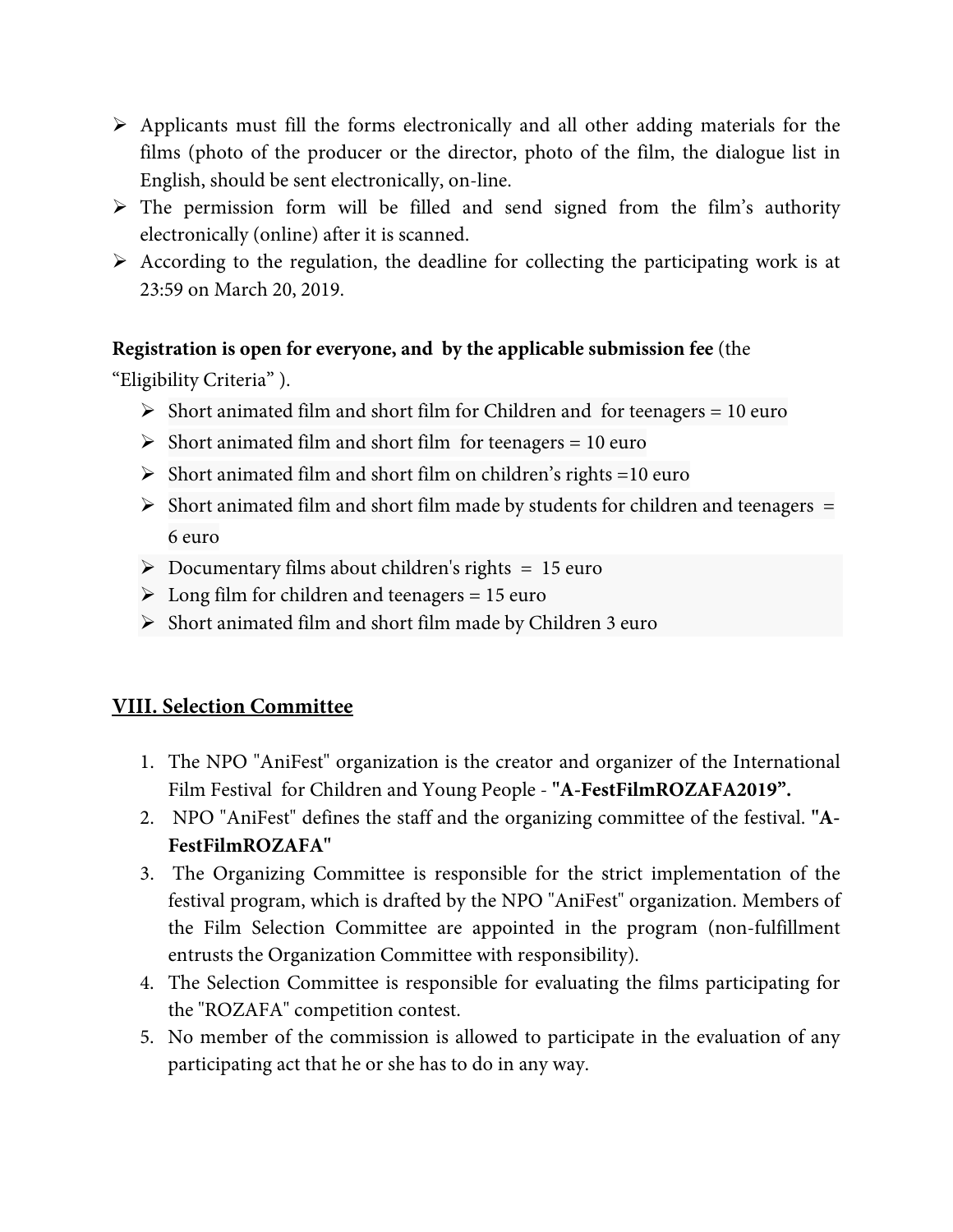6. The Selection Committee will evaluate the works according to the artistic values, the quality of watch and the impact of the film's point of view in society.

#### **IX. The Judge's Panel (Jury)**

- 1. The Jury for the official competition must consist of no less than 3 members, including overseas jury.
- 2. The Jury will decide for a leader at the first session of the meeting.
- 3. No judge (jury member) is allowed to participate in the evaluation of any participating act that he or she has to do in any way.
- 4. The Jury is responsible for defining the evaluation for the prize of the competition, as well as for the procedures and criteria.
- 5. The Jury is responsible for announcing the list of winners.

#### **X. Invitations**

The nominated authors will be invited to participate in the Final Nights of the international competition. They will be provided accommodation and food for free, by the organizers.

### **XI. Authors Rights**

- 1. All participators will be authors or the legal owners of the works of the participating works.
- 2. In case of works made by collective authors, the applicant must ensure that he/she has the legal ownership of the works.
- 3. In case of the author lacking ability to make such promises, the works will be considered as submitted in the collective names of all the authors.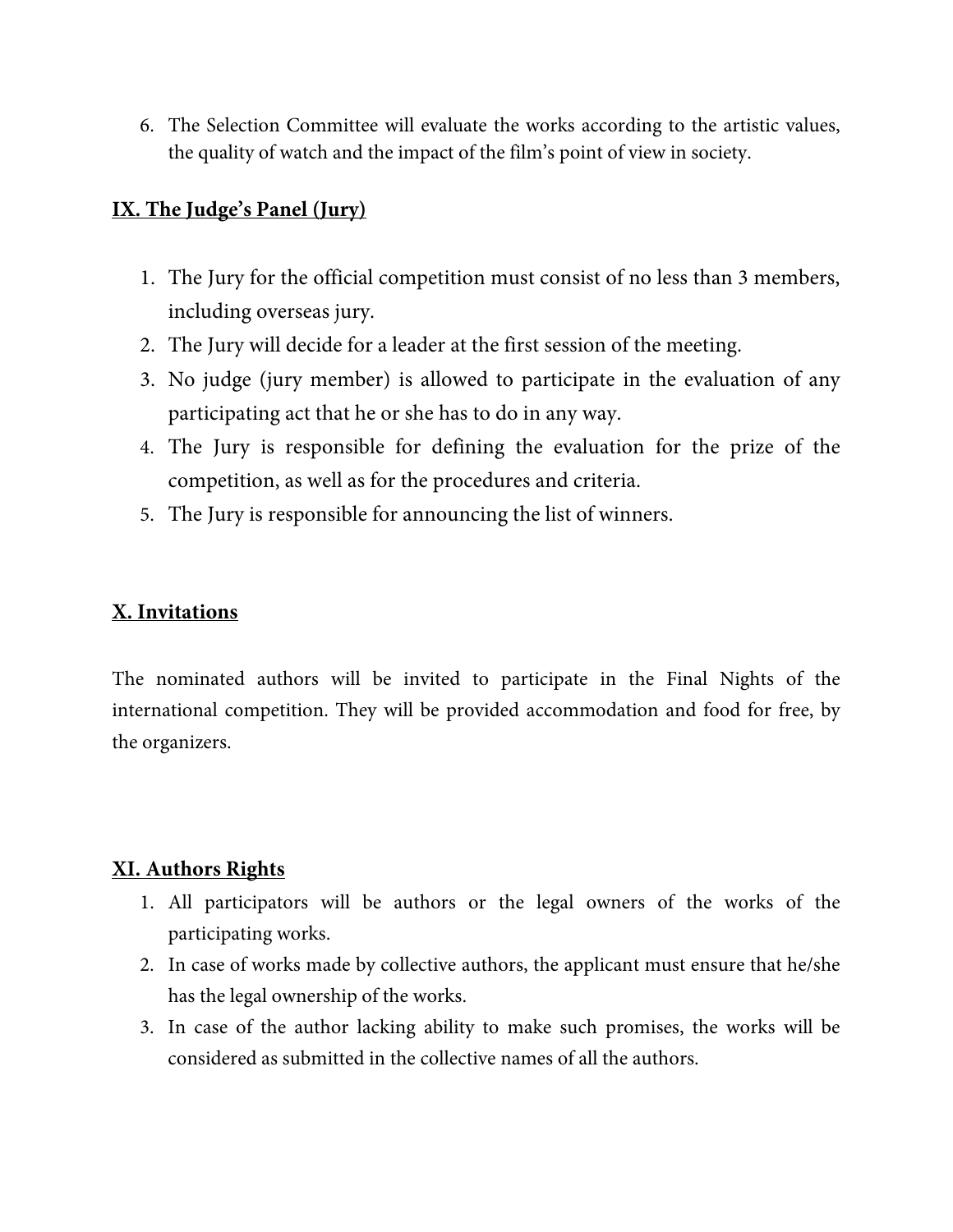4. All the participators will be considered as to have accepted to authorize the Organizational Committee of the International Festival "A-FestFilmROZAFA", by giving the rights to display and promote the works through different medias or in public spaces for nonprofit reasons.

### **XII: Screening of the film**

- 1. The Organizational Committee will digitize and preserve all the work of the candidates.
- 2. All candidate jobs that have entered the shortlist will appear on public during the days according to the program of the international film festival for Children and Young People "A FestFilmROZAFA"
- 3. The Organizational Committee will define the review sequence, category and movie schedule.
- 4. The Organizational Committee has the right to display the films which have won prizes, for special purpouses or nonprofit reasons.

#### **XIII: The Award Ceremony**

- 1. The Award Ceremony and the press conference will be coordinated and maintained by the Organizing Committee.
- 2. The reception ceremony is scheduled to take place in October 2019
- 3. The Organizing Committee will invite all nominated participants to attend the award ceremony as honored guests.
- 4. In case the winners of prizes, domestic or foreign are not able to take price on the spot, they can authorize others to get the prize on their behalf.
- 5. Films that have won awards will appear during the award ceremony and onwards in special non-commercial session.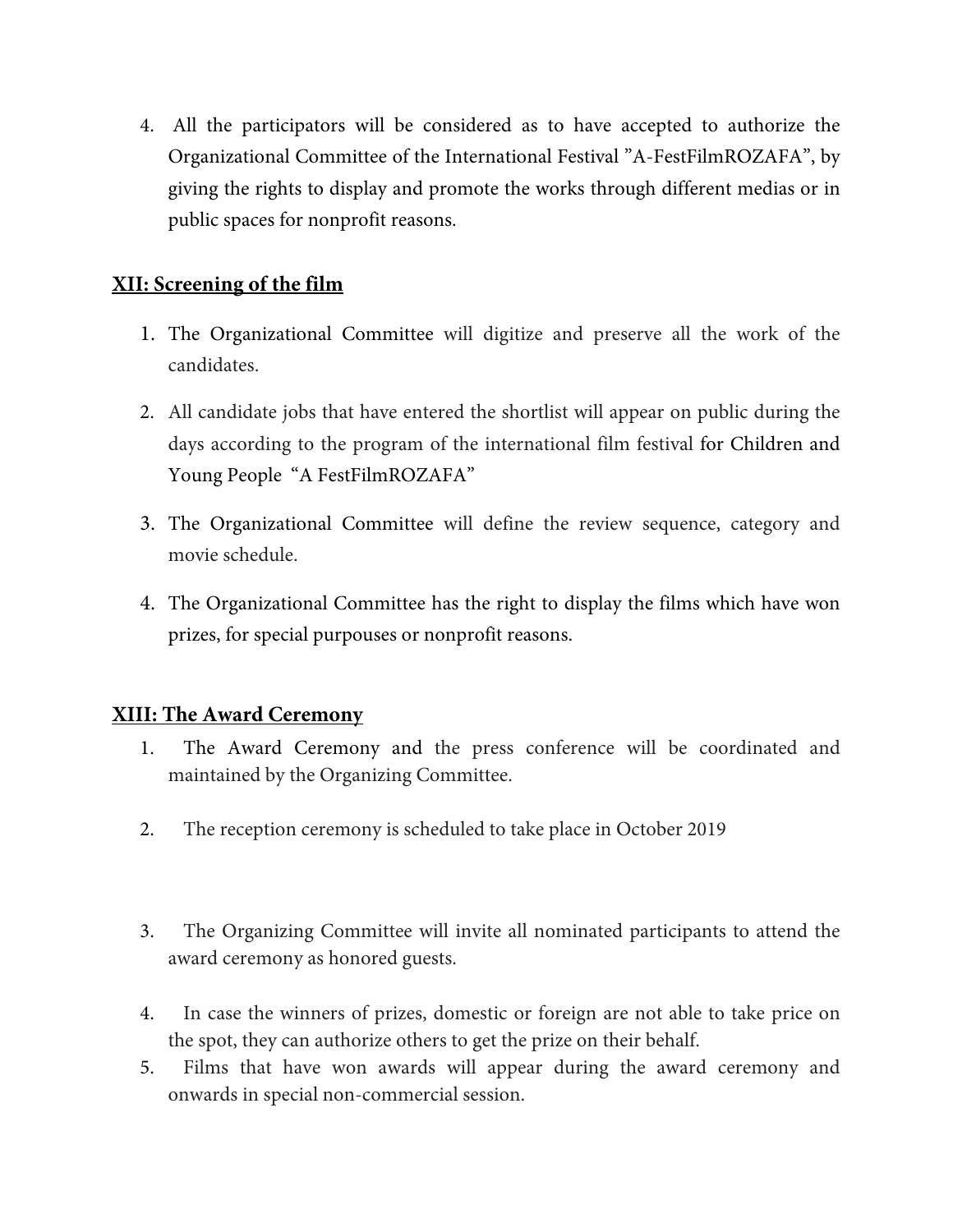#### **XIV: Legal Issues**

- 1. All participants will be the legal owners of participating works. They must have copyrights and have the respective legal responsibilities. In some cases where others claim the rights to participating works, the participant must bear all responsibility for the losses incurred. If it is found by the Organizing Committee, or this situation during the competition causes serious impact or loss in relation to them, the participant must take charge of compensation of the Organizing Committee.
- 2. All copyrights are reserved by the authors. During the competition, the Organizing Committee has the right to display the films and the participants' file for the Medias.
- 3. The Organizing Committee shall not restrain participants from using the same works to participate in any other similar competition activities beyond the period of this competition.
- 4. Participants who have submitted the registration form will be deemed to have unconditionally agreed with the Rules of Procedure of the Festival AfestFilmROZAFA.
- 5. Any disputes regarding the regulation will be filed to arbitrage of AFestFilmROZAFA. Only the Albanian version of the regulation has legal effect.
- 6. Monetary revenues earned by the registration will be used by the Organizing Committee for digital film processing and film promotion.

#### **XV: Additional Provisions**

- 1. Other provisions regarding thee Detailed Rules will be issued by Organizational Committee on the official website of the International Film Festival, Cinema of Future Society A FestFilmROZAFA [\(www.anifestrozafa.org\)](http://www.anifestrozafa.org/).
- 2. The Rules of Participation will take effect as of the day it is issued.
- 3. Organizational Committee of the "ROZAFA" Prize of the International Film Festival, Cinema of Society of the Future A FestFilmROZAFA reserves the right for communication and for further clarification.